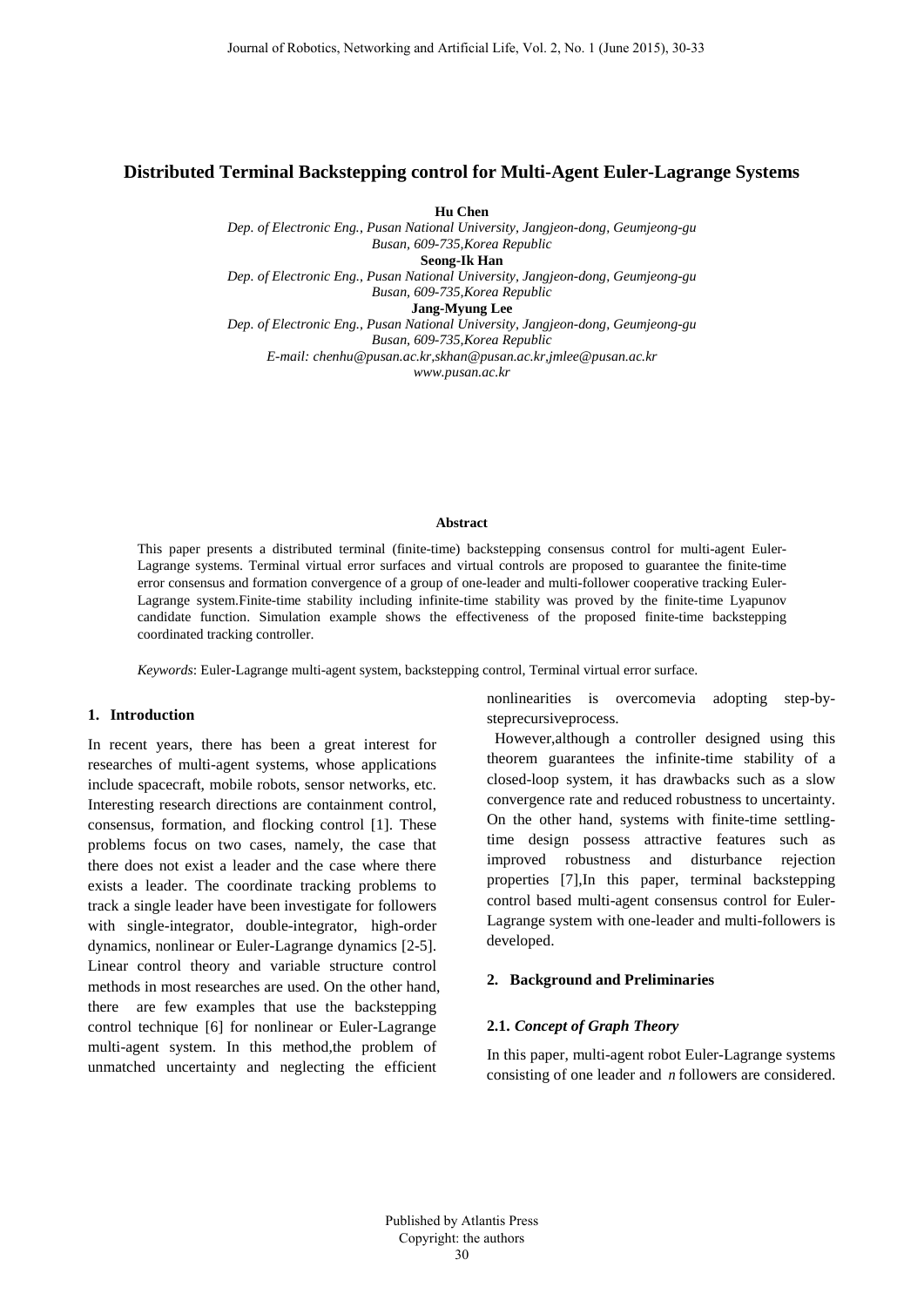Graph theory is introduced to solve the coordination problem and model information exchange between agents. The communication topology is a directed graph,  $\mathcal{G} = \{ \mathcal{V}, \mathcal{E} \}$ , where  $\mathcal{V} = \{0, 1, 2, \dots, n \}$  is the set of nodes, node *i* represents the *i*th agent,  $\mathcal{E}$  is the set of edges, and an edge in  $\mathcal{G}$  is denoted by an ordered pair  $(i, j)$ .  $(i, j) \in \mathcal{E}$  if and only if the *i*th agent can send information to *j*th agent directly, but not necessarily vice versa.A directed tree is a directed graph, where every node has exactly one parent except for the root, and the root has directed paths to every other node. A directed graph  $\mathcal{G} = \{ \mathcal{V}, \mathcal{E} \}$ , has a directed spanning tree if and only if  $\{\mathcal{V}, \mathcal{E}\}$  has at least one node with a directed path to all other nodes.  $A = [a_{i,j}] \in R^{(n+1)\times (n+1)}$  is called the weighted adjacency matrix of  $\boldsymbol{G}$ , where  $a_{ii} = 0$  and  $a_{ii} \ge 0$  with  $a_{ii} > 0$  if there is an edge between the *i*th agent and *j*th . The Laplacian of the weighted graph can be defined as  $L = D - A \in R^{(n+1)\times(n+1)}$ , where  $D = diag(d_0, d_1, ..., d_n) \in R^{(n+1)\times (n+1)}$  is the degree matrix and  $d_i = \sum_{j=0}^{n}$  $d_i = \sum_{j=0}^{n} a_{ij}$  for  $i = 0, 1, ..., n$ . For simplicity, it is assumed that  $a_{ii} = 1$  if  $(i, j) \in \mathcal{E}$  and 0 otherwise. The connection weight between agent *i* and the leader is denoted by  $b_i$  such that  $b_i = 1$  if agent *i* connected to the leader and 0 otherwise.

#### **2.2**.*Multi-Agent Euler-Lagrange Systems*

The nonlinear dynamics of a group of  $n+1$  fully actuated Euler-Lagrange systems are described as follows:

$$
M_i(q_i)\ddot{q}_i + C_i(q_i, \dot{q}_i)\dot{q}_i + G_i(q_i) + \tau_{di} = \tau_i, i = 1, ..., n+1,
$$
\n(1)

where  $M_i(q_i)$  is a symmetric and positive definite inertia matrix;  $C_i(q_i, \dot{q}_i)$  is a velocity-dependent centripetal and Coriolis forcesmatrix;  $G_i(q_i)$  is a gravitational vector;  $\tau_{di}$  is a bounded unknown disturbance including unmodelled dynamics and exogenous disturbance; and  $\tau$  is an input torque. The simple dynamic equation can be expressed as the following state space model: *i i* ,1 ,2 *x x* = ,

$$
x_{i,1} - x_{i,2},
$$
  
\n
$$
\dot{x}_{i,2} = f_i(\overline{x}_2) + g_i(\overline{x}_2)u_i,
$$
  
\n
$$
y_i = x_{i,1}, i = 1,...,n+1,
$$
\n(2)

where  $x_{i,1} = q_i$ ,  $x_{i,2} = \dot{q}_i$ ,  $\overline{x}_2 = [x_{i,1}, x_{i,2}]^T$ ,  $f_i(\overline{x}_2) =$  $-M_i^{-1}C_i(\overline{x}_{i,2})x_{i,2}$   $-M_i^{-1}G_i(x_{i,1})-M_i^{-1}\tau_{di}$ ,  $g_i = M_i^{-1}$ , and  $u_i = \tau_i$ . **Assumption 1.**  $\left\| M_i^{-1} \tau_{di} \right\| \leq \delta_{di}$ ,  $\left\| K_i^C - M_i^{-1} C_i(\overline{x}_{i,2}) \right\| \leq \delta_{ci}$ ,

 $\|K_i^G x_{i,1} - M_i^{-1} G_i (x_{i,1})\| \leq \delta_{gi}$ , and  $\delta_{ci} + \delta_{gi} + \delta_{di} \leq \delta_{hi}$ , where  $K_i^C$  and  $K_i^G$  are positive definite diagonal matrices and vectors, respectively, and  $\delta_{hi} > 0$  are upper bounds.

# **3. Distributed Terminal backstepping Controller Design and Stability Analysis**

#### **3.1.***Controller Design*

The tracking errorsand virtual error surfaces are defined as follows:

$$
z_{i,1} = \sum_{j=1}^{n} a_{ij} (y_i - y_j) + b_i (y_i - x_0), \qquad (3)
$$

$$
z_{i,2} = x_{i,2} + c_{i,1} sig(z_{i,1})^{\gamma_{i,1}} - \alpha_{i,1}, i = 1,...,n , \qquad (4)
$$

where  $x_0$  is the position of the leader,  $\alpha_{i1}$  are the virtual

controls,  $sig(z_{i,1}) = ||z_{i,1}||^{\gamma_{i,1}} sgn(z_{i,1})$ ,  $c_{i,1} > 0$  are constants, and  $\gamma_{i,1} = \xi_{i,1} / \zeta_{i,1}$ ,  $\xi_{i,1}$  and  $\zeta_{i,1}$  are positive odd numbers,  $\xi_{i,1} < \zeta_{i,1} < 2\xi_{i,1}$ , sgn( $z_{i,1}$ ) is a sign function,. (3) can be changed for the formation control case as follows:

$$
z_{i,1} = \sum_{j=1}^{n} a_{ij} (y_i + \Delta_i - y_j - \Delta_j) + b_i (y_i + \Delta_i - x_0 - \Delta_0)
$$
\n(5)

The time derivative of the first error surfaces  $z_{i,j}$  along (2) is

$$
\dot{z}_{i,1} = (d_i + b_i)(z_{i,2} - c_{i,1} sig(z_{i,1})^{\gamma_{i,1}} + \alpha_{i,1}) - \sum_{j=1}^{n} a_{ij} x_{i,2} - b_i \dot{x}_0.
$$
\n(6)

The Lyapunov function candidate  $V_{i,1} = z_{i,1}^T z_{i,1} / 2$  to design the distributed virtual controller. Differentiating *Vi*,1 yields

$$
\dot{V}_{i,1} = z_{i,1}^{T}[(d_i + b_i)(z_{i,2} - c_{i,1}sig(z_{i,1})^{\gamma_{i,1}} + \alpha_{i,1}) - \sum_{j=1}^{n} a_{ij}x_{i,2} - b_i\dot{x}_0].
$$
\n(7)

Choosing the distributed virtual control as

$$
\alpha_{i,1} = \frac{1}{d_i + b_i} \left( -k_{i,1} z_{i,1} + \sum_{i=1}^n a_{ij} x_{i,2} + b_i \dot{x}_0 \right),\tag{8}
$$

(7) becomes

 $\dot{V}_{i,1} = -k_{i,1}z_{i,1}^Tz_{i,1} - (d_i + b_i)c_{i,1}\left\|z_{i,1}\right\|^{y_{i,1}+1} + (d_i + b_i)z_{i,1}^Tz_{i,2}$ ,(9) where  $k_{i,1} > 0$  are constants. Differentiating the Lyapunov function

$$
V_{i,2} = V_{i,1} + z_{i,2}^T z_{i,2} / 2 + \tilde{\delta}_{hi}^2 / 2\eta_i, \text{along (2) and (4)},
$$
  
\n
$$
\dot{V}_{i,2} = -k_{i,1} z_{i,1}^T z_{i,1} - (d_i + b_i) c_{i,1} ||z_{i,1}||^{\gamma_{i,1}+1} + (d_i + b_i) z_{i,1}^T z_{i,2}
$$
  
\n
$$
+ z_{i,2}^T [f_i(\overline{x}_2) + g_i(\overline{x}_2) u_i + c_{i,1} \gamma_{i,1} ||z_{i,1}||^{\gamma_{i,1}-1} \dot{z}_{i,1} - \dot{\alpha}_{i,1}]
$$
  
\n
$$
- \tilde{\delta}_{hi} \dot{\delta}_{hi} / \eta_i.
$$
\n(10)

Choosing the control inputs and adaptive laws as

Published by Atlantis Press Copyright: the authors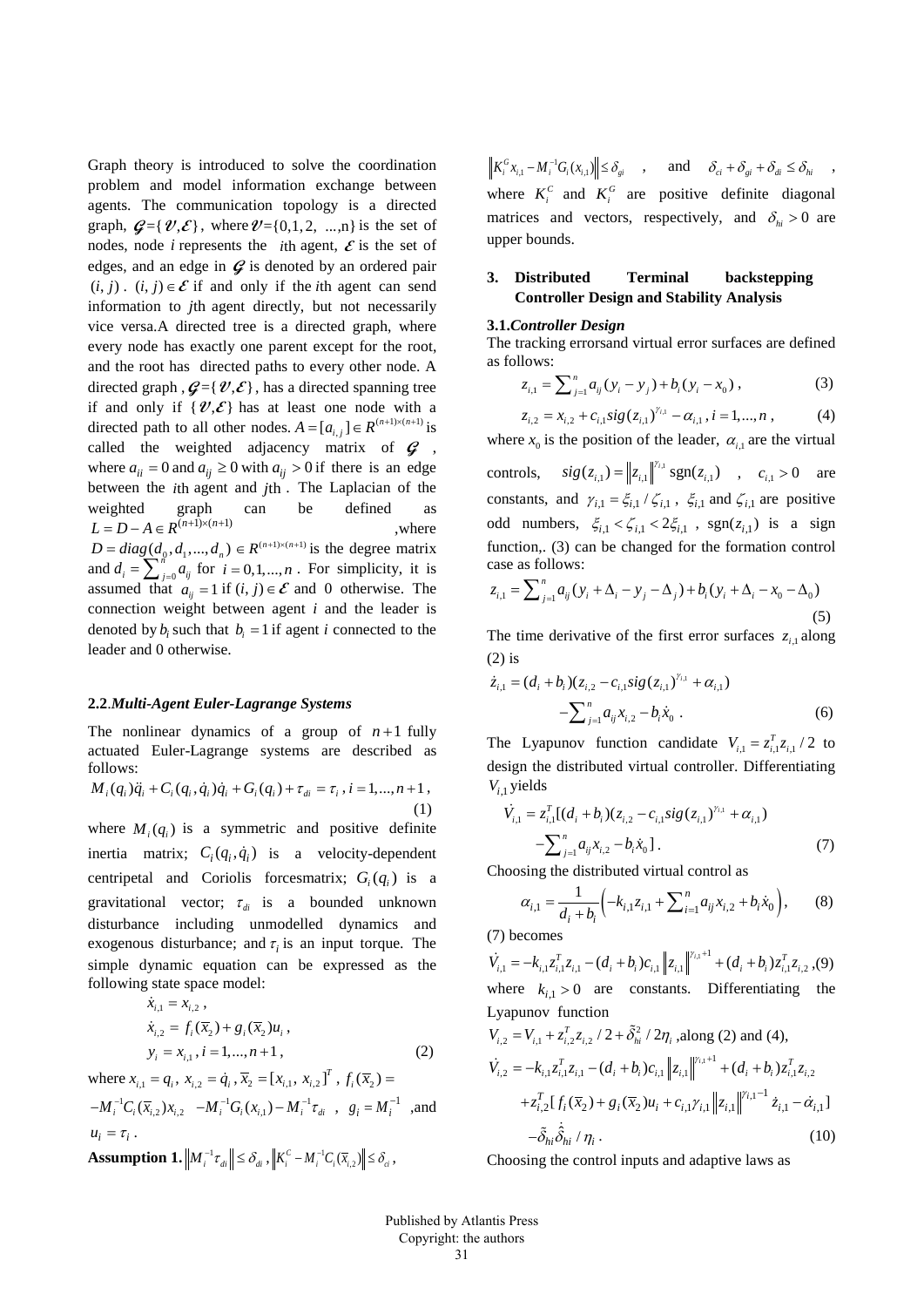$$
u_{i} = g_{i}^{-1}[-k_{i,2}z_{i,2} - (d_{i} + b_{i})z_{i,1}^{T} + K_{i}^{C}x_{i,2} + K_{i}^{G}x_{i,1} -c_{i,1}\gamma_{i,1} ||z_{i,1}||^{\gamma_{i,1}-1} \dot{z}_{i,1} - c_{i,2}sig(z_{i,2})^{\gamma_{i,2}} + \frac{\hat{\delta}_{hi}z_{i,2}}{\|z_{i,2}\| + \kappa_{i,2}} + \dot{\alpha}_{i,1}],
$$
\n(11)

$$
\dot{\hat{\delta}}_{hi} = \eta_i \left( \left\| z_{i,2} \right\|^2 / \left( \left\| z_{i,2} \right\| + \kappa_{i,2} \right) - \eta'_i \hat{\delta}_{hi} \right),\tag{12}
$$

where  $k_{i,2} > 0$ ,  $\eta_i > 0$ ,  $\eta'_i > 0$ ,  $c_{i,2} > 0$ , and  $0.5 < \gamma_{i,2} < 1$ are constants,  $\tilde{\delta}_{hi} = \delta_{hi} - \hat{\delta}_{hi}$ ,  $\hat{\delta}_{hi}$  are estimates of  $\delta_{hi}$ , we obtain the following expression:

$$
\dot{V}_{i,2} \leq -\sum_{k=1}^{2} k_{i,1} z_{i,k}^{T} z_{i,k} - (d_i + b_i) c_{i,1} \|z_{i,1}\|^{y_{i,1}+1} - c_{i,2} \|z_{i,2}\|^{y_{i,2}+1} \n+ \tilde{\delta}_{hi} (z_{i,2}^{T} - \hat{\delta}_{hi} / \eta_i) \n\leq -\sum_{k=1}^{2} k_{i,1} z_{i,k}^{T} z_{i,k} - \frac{\eta_i' \tilde{\delta}_i^2}{2} - \sum_{k=1}^{2} \beta_{i,k} \|z_{i,k}\|^{y_{i,k}+1} + \eta_i' \delta_i^2 / 2 \n\leq -\left(\sum_{k=1}^{2} k_{i,k} z_{i,k}^{T} z_{i,k} + \frac{\eta_i' \tilde{\delta}_i^2}{2}\right) - \left(\sum_{k=1}^{2} \beta_{i,k} z_{i,k}^{T} z_{i,k} + \frac{\eta_i' \tilde{\delta}_i^2}{2}\right)^{\frac{y_{i,k}+1}{2}} \n+ \mu_i \n\leq -aV_{i,2} - b^{\frac{y_{i,k}+1}{2}} V_{i,2}^{\frac{y_{i,k}+1}{2}} + \mu_i,
$$
\n(13)

where  $\beta_{i,k} = \min[(d_i + b_i)c_{i,1}, c_{i,2}], a = \min[2k_{i,1}, 2k_{i,2}, \eta'_i],$ 

$$
b = \min[2\beta_{i,1}, 2\beta_{i,2}, \eta'_i], \mu_i = \eta'_i \left\| z_{i,k} \tilde{\delta}_i \right\|^2 + \left( \frac{\eta'_i \tilde{\delta}_i^2}{2} \right)^2 + \frac{\eta'_i \tilde{\delta}_i^2}{2}
$$

## **3.2.** *Finite-Time Stability Analysis*

 $((13)$  can be rewritten the following two forms:

$$
\dot{V}_{i,2} \leq -aV_{i,2} - \left(b^{\frac{\gamma_{i,k}+1}{2}} - \frac{\mu_i}{V_{i,2}^{\frac{\gamma_{i,k}+1}{2}}}\right) V_{i,2}^{\frac{\gamma_{i,k}+1}{2}}
$$
\n
$$
= -a'V_{i,2} - b'V_{i,2}^{\gamma'} , \qquad (14)
$$

where  $a' = a - \mu_i / V_{i,2}$ ,  $x + 1$   $\gamma_{i,k} + 1$  $b' = b^{\frac{\gamma_{i,k}+1}{2}} - \mu_i / V_{i,2}^{\frac{\gamma_{i,k}}{2}}$  $\mu_{i}$  $+1$   $\gamma_{i\,k}$  +  $y' = b^{-2} - \mu_i / V_{i,2}^{2}$ , and

 $_{,k}$  +1 2  $\gamma' = \frac{\gamma_{i,k} + 1}{2}$ . From (14), if *a* and *b* is selected such 2

that  $a > \mu_i / V_{i,2}$  and  $b > \mu^{\gamma_i}$  $b > \mu^{\gamma_{i,k}+1} / V_{i,2}$ , respectively. Then, from the definition of finite-time stability [7], the equilibrium point  $x = 0$  is globally finite-time stable and the settling time  $t<sub>s</sub>$  can be given by

$$
t_s \le \frac{1}{a(1-\gamma')} \ln \frac{aV^{1-\gamma'}(x_0) + b'}{b'}.
$$
 (15)

## **4. Simulation Example**

To validate the proposed control scheme, the following group of one leader indexed by 0 and four followers indexed by 1, 2, 3, and 4, respectively as shown in Fig. 1. The strict feedback state equations of each agent are expressed as

$$
x_{i,1} = x_{i,2},
$$
  
\n
$$
x_{i,2} = f_{i,2}(x_{i,1}) + g_{i,2}u_i,
$$
\n(16)

where  $f_{i,2} = -[G_i(q_i) + \tau_{di}] / J_i$ ,  $g_i = 1 / J_i$ ,  $u_i = \tau_i$  $J_i = m_i L_i^2 / 3$ ,  $G_i(q_i) = m_i L_i \cos q_i$ , the mass of the link  $m_i = 1kg$ , and the length of link  $L_i = 0.25m$ . Let the initial condition of four followers be  $x_{1,1} = 1, x_{1,2} = 0$ ,  $x_{2,1} = 1.2, x_{2,2} = 0, x_{3,1} = 2, x_{3,2} = 0, x_{4,1} = -1.2, x_{4,2} = 0$ . The Laplacian can be written as

$$
L = \begin{bmatrix} 0 & 0 & 0 & 0 & 0 \\ 0 & 3 & -1 & -1 & -1 \\ 0 & 0 & 1 & -1 & 0 \\ -1 & 0 & -1 & 1 & 0 \\ -1 & 0 & 0 & 0 & 0 \end{bmatrix}, b_3 = 1, b_4 = 1.
$$

Simulation results are obtained with the time-varying control input to the leader being designed as  $u_0 = -\sin(x_{0,1}) / (1 + e^{-t})$ ,  $x_{0,1} = \pi / 2$ , and  $x_{0,2} = 0$ .



Fig. 1. Directed graph of the manipulator group The error functions for the illustration of the formation) control are changed into (5), where  $\Delta = -1$ ,  $\Delta = -2$ ,  $\Delta = -3$ , and  $\Delta = -4$ . Simulation results are presented in Fig. 2 (consensus control) and Fig. 3 (formation control), where the settling time of the proposed TBSC system is 31% faster than that of the BSC system. In addition, the steady state errors of the TBSC system are smaller compared to the BSC system.



Published by Atlantis Press Copyright: the authors 32